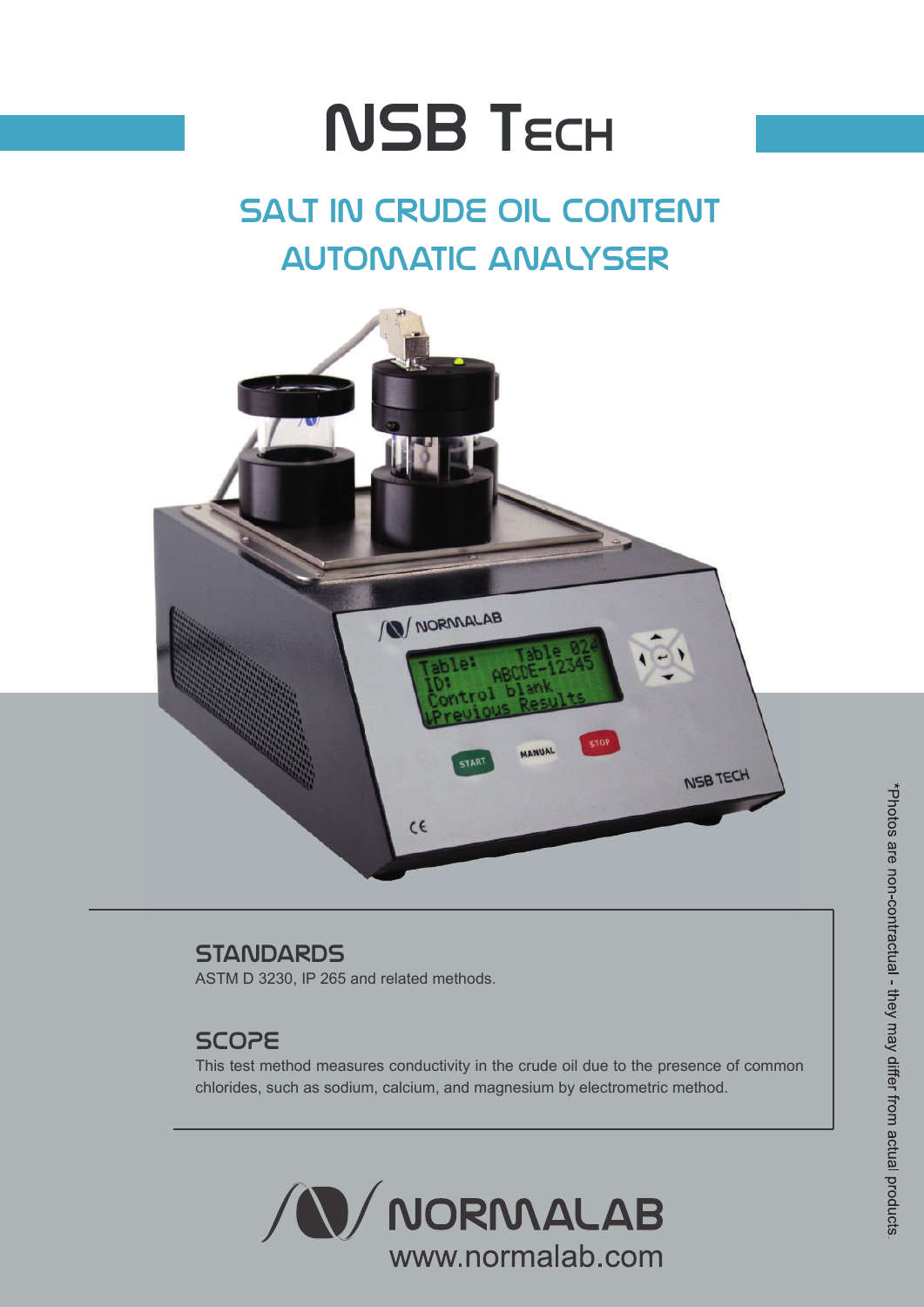## **N/NORMALAB**

NSB TECH is an automatic salt in crude concentration analyser developed by Normalab. Normalab has been designing and manufacturing petroleum testing instruments and glassware since 1963.



## « Full compliance for commercial and customs applications »

## **SPECIFICATIONS**

- Fully automatic model for safer measurements
- Plug and play
- Less than 30 sec for measurement
- Digital auto ranging meter to read the voltage and current
- Auto voltage adjustment between 0 and 250 VAC
- Apparatus conforms to ASTM D 3230
- $\bullet$  Accuracy (+ / 0.5%) for the calibration
- Salt concentration values displayed automatically
- Automatic table selection depending on sample temperature
- Maintenance free
- Results in PTB,  $g/m^3$ , mg/kg



## **APPLICATION**

- Refineries
- **•** Pipelines
- Terminals
- Laboratories
- **Inspection Companies**
- $\bullet$ Oil platforms
- Customs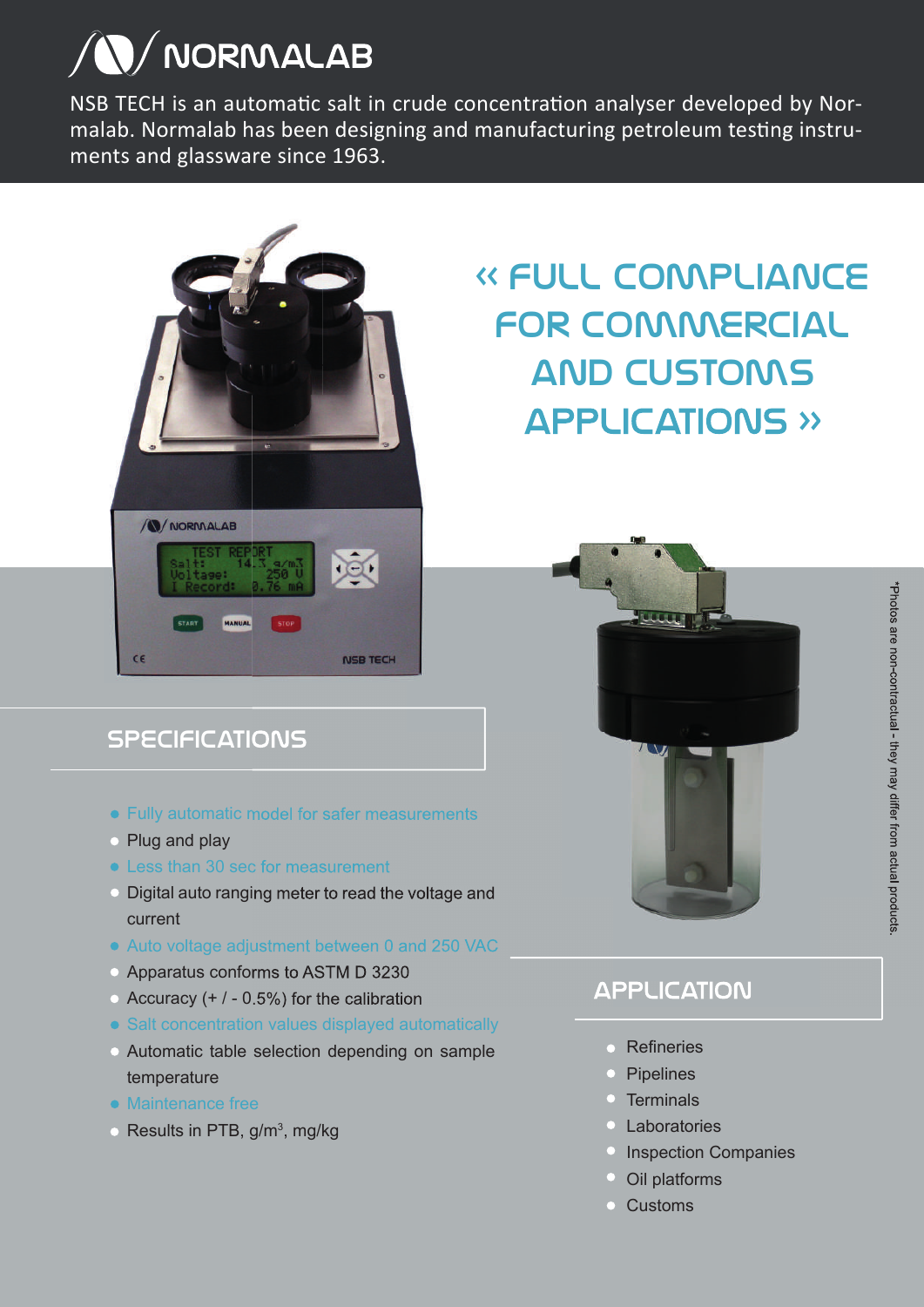

## software features

Fully automatic, the NSB TECH does the analysis process by itself. Thanks to pre-recorded tables, it determines the concentrations according to the temperature by an electrometric method.

- Pre set calibration at 3 different temperatures
- Direct display of salt concentration
- **•** Quick result
- Automatic table selection according to sample temperature
- Automatic adjustment of measuring range
- Interchangeable plug-in sensor
- User calibration modes allow verification against user standards

## **CALIBRATION**

With a voltage up to 250 V, the user security is the main critical point. The test can be started only if the lid is on position with the beaker. The red light on the lid indicates the ongoing test.

- High level of safety
- Safety for unintended touching of electrodes
- Over current safety
- Hall effect sensor to cut the power with the lid opening
- Alarm during measurements
- Light indicator

## **N/NORMALAB** 255.9 ecord: **START** MANUAL **STOP**

## Related products

NSB TECH is user-friendly with its digital screen and the quick access keypad. You can easily set the parameters. The integrated software allows you to :

- Export data through an USB port
- Transfer the select result on local printer
- Configure up to 20 tables
- Connect a Keyboard for an easy data entering

# CHECK COVER